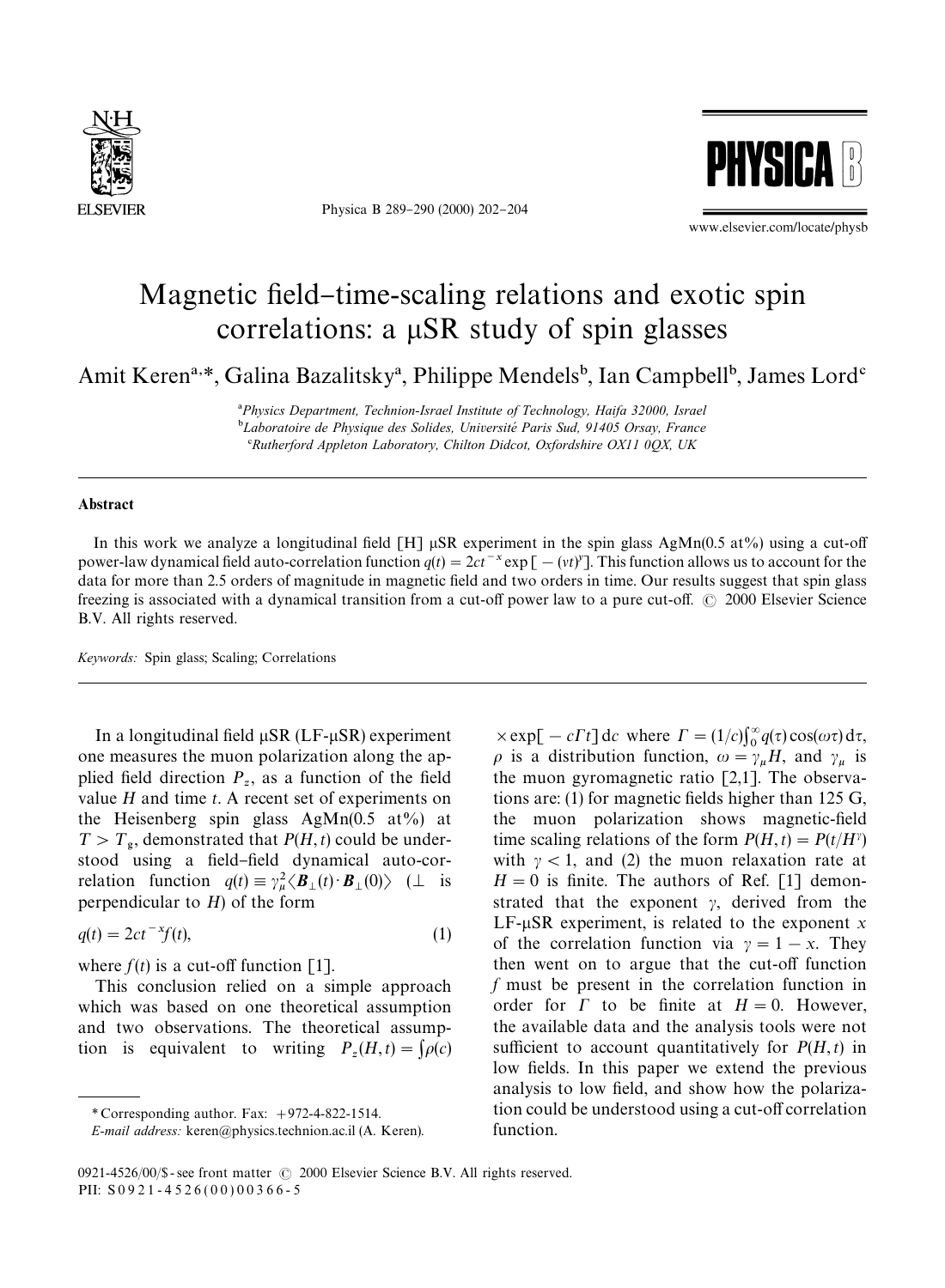

Fig. 1. Asymmetry  $[\infty P_z]$  data (symbols) in AgMn(0.5 at%) in a  $LF$ - $\mu$ SR experiment. The solid lines are fits to Eq. (3) where  $\Gamma(t)t$  is given by Eq. (2) and  $q(t) = 2ct^{-x} \exp[-(vt)^{y}]$ . The best values are:  $x = 0$ ,  $y = 0.308(3)$ ,  $v = 2.01(1)$  MHz,  $c_0 = 0.202(3)$ 15.9(3) MHz<sup>2</sup>, and  $\beta = 0.416(5)$ .

In Fig. 1 we present  $LF$ - $\mu$ SR result for fields ranging from 15 to 3840 G. In fields  $\leq 120$  G, wiggles are observed in the data. These wiggles could not be accounted for by the simple approach, and a more complete approach should be adopted. Here, we improve the analysis of Ref. [1] by using [3,4]

$$
\Gamma(t)t = \frac{1}{c} \int_0^t (t - \tau) q(\tau) \cos(\omega \tau) d\tau.
$$
 (2)

We normalize the integral by  $1/c$  so as to make  $\Gamma(t)t$ independent of the pre factor *c*.

In a related paper it is shown that expression (2) forecasts the wiggles seen in Fig. 1 [5]. In addition, if the wiggles survive for time  $t_w$ , then for  $t > t_w$ , and for fields  $H > (\gamma_{\mu} t_{\rm w})^{-1}$ , one expects  $\Gamma(t)t \propto$  $t/H^{1-x}$  and the scaling relation should hold. Since the wiggles in Fig. 1 prevail for  $t_w \sim 2$  µs, all data sets should collapse into one function for fields higher than 100 G and at  $t > 2$  µs. In Fig. 2 we show the muon polarization as a function of  $t/H^{\gamma}$ , with  $\gamma = 1$ , for high fields. Indeed, scaling holds at  $t/H > 0.02$  (and even earlier) meaning  $x = 0$ .

In the scaling procedure some precautions should be taken since high fields alter the positron trajectories in an unknown way. As a result, the effective efficiency of the positron detectors is a function of the field. This effect, known as an a change, amounts to a shift in the base line of the



Fig. 2. The asymmetry in a  $LF$ - $\mu$ SR plotted as a function of  $t/H<sup>1</sup>$  for fields higher than 240 G.

polarization (when the  $\alpha$  change is small as in here). While this phenomenon hinders the fits to particular models, its effect on scaling could be accounted for with the equation  $P(H,t) = P(t/H^{\gamma}) + q(H)$ where  $q(H)$  is a function of the field alone. As a result when one plots *P*, obtained at different fields, as a function of  $t/H^{\gamma}$  as in Fig. 2, the trajectories should run parallel to each other rather than fall on top of each other. That is indeed the case for the 3840 G data and a constant has been subtracted from the data set. Thus, using scaling for determining  $\gamma$  is not very sensitive to  $\alpha$  changes. The tradeoff is the poor acuracy with which  $\gamma$  is determined  $(\sim 10\%)$ .

In order to go further with the analysis we must either assume a particular function for  $\rho$  or assume a particular outcome of the integration in this equation. We choose the latter and use the phenomenological expression

$$
P(H,t) = \exp(-\left[c_0 \Gamma(t)t\right]^{\beta}).
$$
\n(3)

This form was observed by many groups, in spin glasses at  $H \rightarrow 0$  [1,6]. We can evaluate  $c_0$  and  $\beta$  from the zero-field data. Since  $f(0) = 1$  one expects  $\Gamma(t)t = 2t^{2-x}/(2-x)(1-x) + \mathcal{O}(t^{3-x}).$ Therefore, the early time behaviour of the polarization is given by  $P(0,t) = \exp(-\left[\lambda t\right]^{(2-x)\beta})$  where  $\lambda = [2c_0/(2-x)(1-x)]^{1/(2-x)}$ . For the example presented here, we find  $x = 0$  (from scaling) and we expect  $P(0, t) = \exp[-(c_0 t^2)^\beta]$ , at early time, from which  $c_0$  and  $\beta$  could be obtained.